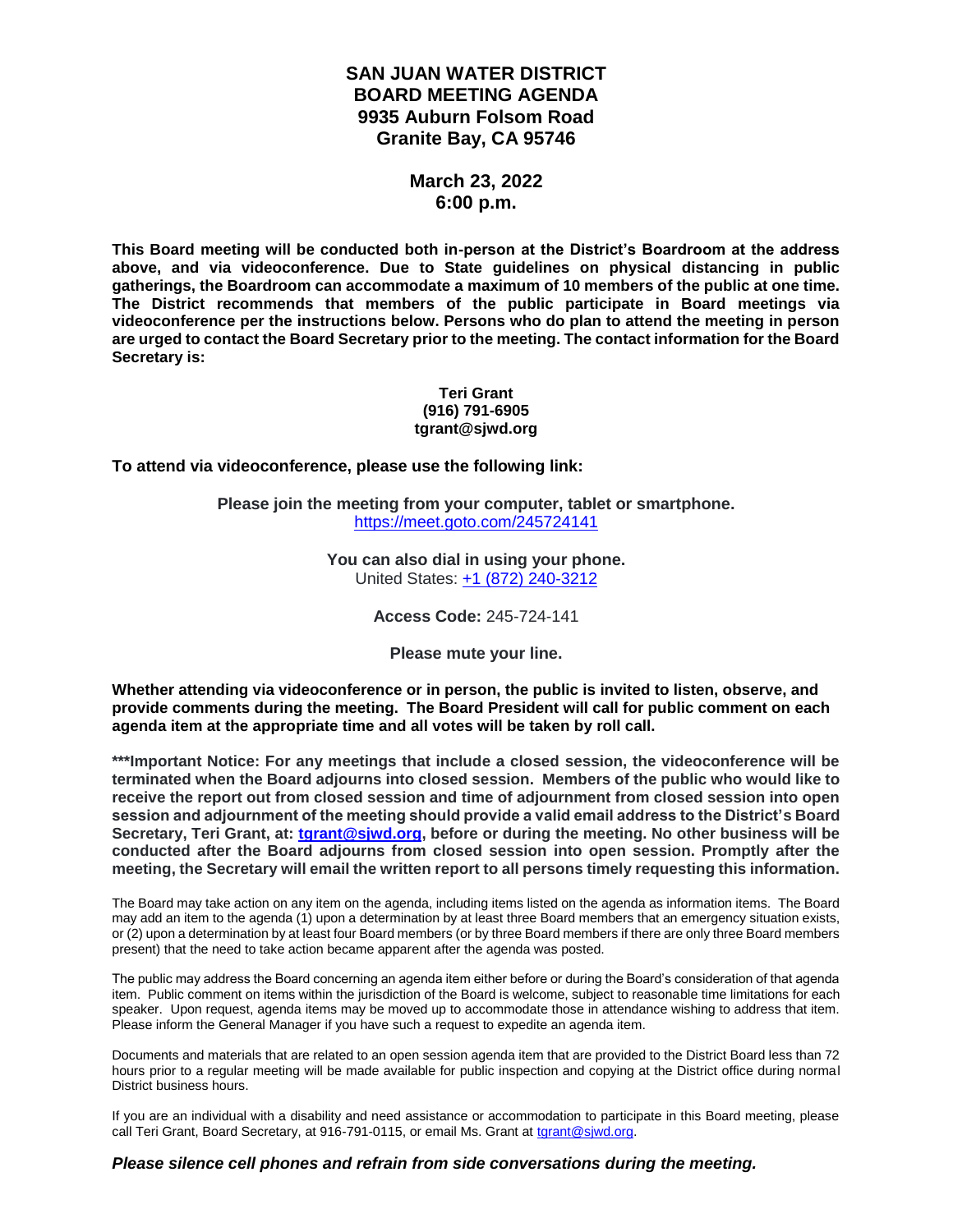## **I. ROLL CALL**

#### **II. PUBLIC FORUM AND COMMENTS**

This is the opportunity for members of the public to comment on any item(s) that do not appear on the agenda. During the Public Forum, the Board may ask District staff for clarification, refer the matter to District staff or ask District staff to report back at a future meeting. The Board will not take action on any matter raised during the Public Forum, unless the Board first makes the determination to add the matter to the agenda.

#### **III. CONSENT CALENDAR**

All items under the Consent Calendar are considered to be routine and will be approved by one motion. There will be no separate discussion of these items unless a member of the Board, Audience, or Staff request a specific item removed after the motion to approve the Consent Calendar.

1. Determination of State of Emergency for Remote Meetings (W & R)

*Recommendation: Declare making the Legally Required Findings to Authorize the Conduct of Remote "Telephonic" Meetings During the State of Emergency*

- 2. Minutes of the Board of Directors Special Meeting, February 22, 2022 (W & R) *Recommendation: Approve draft minutes*
- 3. Minutes of the Board of Directors Meeting, February 23, 2022 (W & R) *Recommendation: Approve draft minutes*
- 4. Eureka Road Replacement Project (R) *Recommendation: For authorization and approval to award a construction contract to Flowline Contractors, Inc. for the construction of the Eureka Road Pipeline Replacement Project*
- 5. Eureka Road Replacement Project (R) *Recommendation: For authorization and approval of Contract Amendment N. 2 with Domenichelli & Associates, Inc. for inspection services during construction of the Eureka Road Pipeline Replacement Project*
- 6. Baldwin Channel Improvements (W) *Recommendation: For authorization and approval to award a construction contract to Sierra National Construction, Inc. for the construction of the Baldwin Channel Improvements Project*
- 7. Baldwin Reservoir Fire Break (W) *Recommendation: For authorization and approval to award a construction contract to Tree Pro Tree Services Inc. for the construction of the Baldwin Reservoir Fire Break Improvements Project*

#### **IV. NEW BUSINESS**

- 1. Appoint SGA Representative (W & R)
	- *Action: Consider motion to confirm appointment of Ted Costa as Representative to the SGA Board of Directors, for submittal to Sacramento County Board of Supervisors for ratification*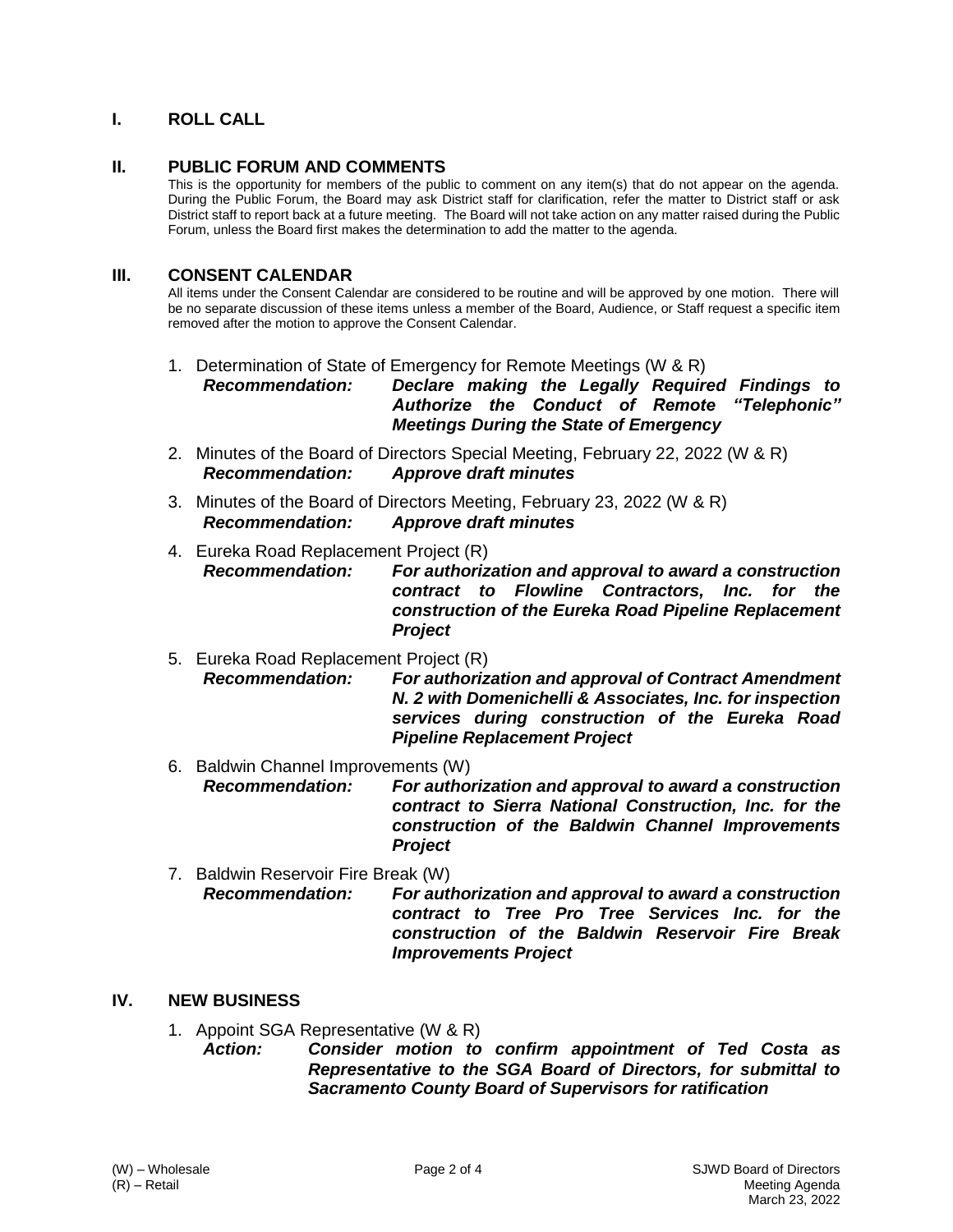- 2. Legislation AB 2142, AB 2639 and SB 1157 (W & R) *Discussion*
- 3. Water Treatment Plant (WTP) Filter Basins Rehab Project Sealant Removal in North Filter Basin (W)<br>**Action:** 
	- **Consider a motion to approve a time and materials contract with** *ERS Industrial Services, Inc. (ERS) to remove failed sealant material from the North Filter Basin underdrain for a not to exceed amount of \$575,850 with a construction contingency of \$57,585 (10%) for an authorized total construction budget of \$633,435*

# **V. OLD BUSINESS**

- 1. Mid-Year Financial Report Fiscal Year 2021-22 and Amendment of the Wholesale Capital Budget (W & R)
	- *Action: Receive report and consider a motion to approve Resolution 22- 05 increasing the Fiscal Year 2021-22 expenditure budget for the Wholesale Capital Fund by \$136,500 to incorporate the emergency filter basin sealant project*
- 2. Retail Capital Fees Update (R) *Action: Consider adoption of Resolution 22-06 approving proposed Retail Capital Facility Fees and annual inflationary fee adjustments*
- 3. Facility Needs Pre-Design Update (W & R) *Presentation/Discussion*
- 4. 2022 Board Committee Assignments (W & R) *Information/Discussion*
- 5. 2022 Hydrology and Operations Update (W & R) *Discussion*

## **VI. INFORMATION ITEMS**

- 1. General Manager's Report
	- 1.1 General Manager's Monthly Report (W & R) *Staff Report on District Operations*
	- 1.2 Miscellaneous District Issues and Correspondence
- 2. Director of Finance's Report 2.1 Miscellaneous District Issues and Correspondence
- 3. Operations Manager's Report
	- 3.1 Miscellaneous District Issues and Correspondence
- 4. Engineering Services Manager's Report
	- 4.1 Miscellaneous District Issues and Correspondence
- 5. Legal Counsel's Report
	- 5.1 Legal Matters

## **VII. DIRECTORS' REPORTS**

- 1. Sacramento Groundwater Authority (SGA) T. Costa
- 2. Regional Water Authority (RWA) D. Rich